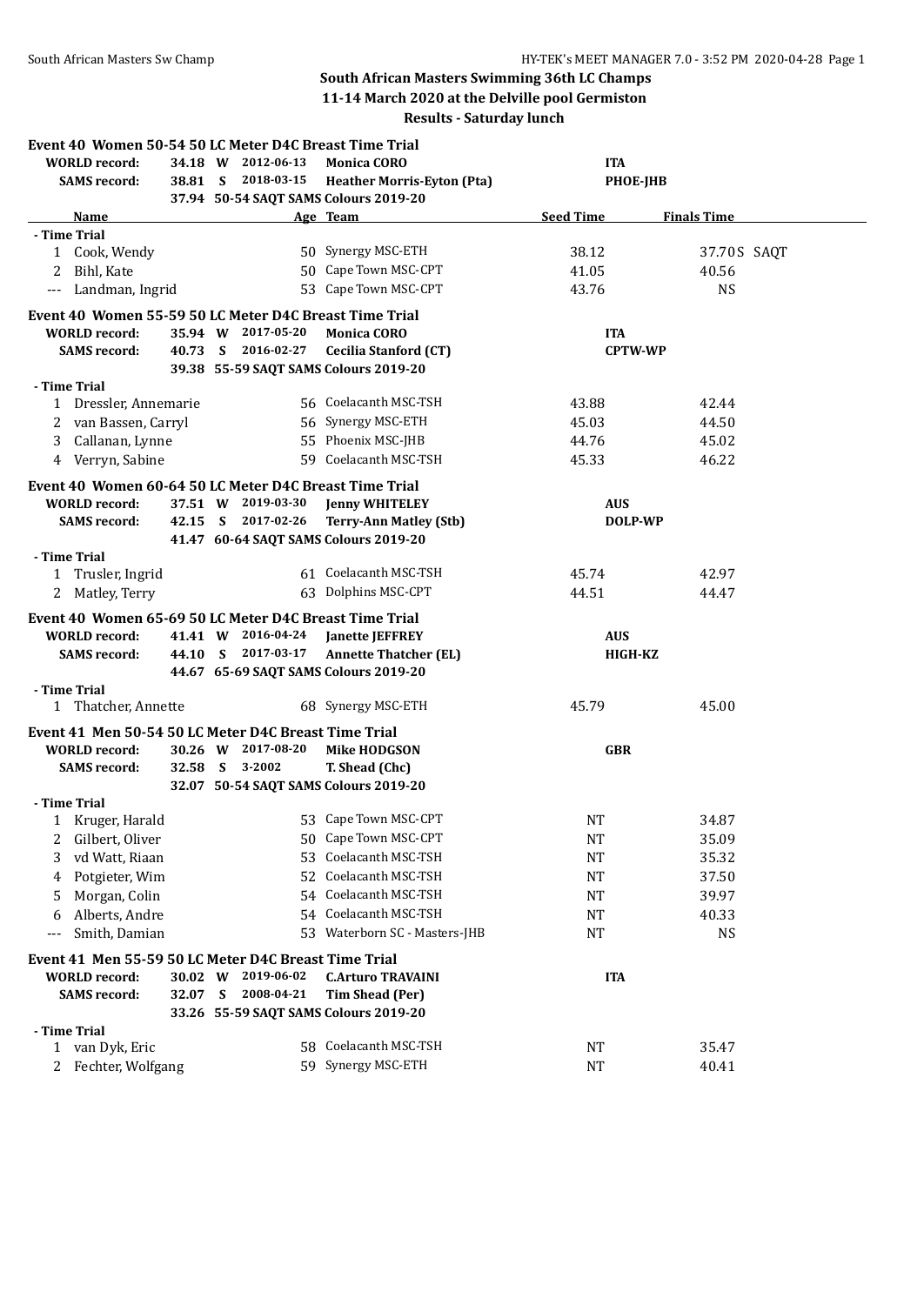## **South African Masters Swimming 36th LC Champs 11-14 March 2020 at the Delville pool Germiston**

**Results - Saturday lunch**

| Event 41 Men 65-69 50 LC Meter D4C Breast Time Trial   |                                           |  |                    |                                       |                 |             |  |
|--------------------------------------------------------|-------------------------------------------|--|--------------------|---------------------------------------|-----------------|-------------|--|
| <b>WORLD</b> record:                                   | 33.30 W 2016-08-19<br><b>Rick COLELLA</b> |  |                    |                                       | <b>USA</b>      |             |  |
| <b>SAMS</b> record:                                    |                                           |  | 34.30 S 2018-03-15 | Tim Shead (Pta)                       | <b>CPTW-CPT</b> |             |  |
|                                                        |                                           |  |                    | 36.94 65-69 SAQT SAMS Colours 2019-20 |                 |             |  |
| - Time Trial<br>1 vd Spuy, Keith                       |                                           |  |                    | 66 Phoenix MSC-JHB                    | NT              | 40.57       |  |
| Event 42 Women 25-29 50 LC Meter D4C Breast Time Trial |                                           |  |                    |                                       |                 |             |  |
| <b>WORLD</b> record:                                   |                                           |  | 31.60 W 2010-07-10 | <b>Megan JENDRICK</b>                 | <b>USA</b>      |             |  |
| <b>SAMS</b> record:                                    |                                           |  | 34.97 S 3-1999     | L. Haupt (EL)                         |                 |             |  |
|                                                        |                                           |  |                    | 34.17 25-29 SAQT SAMS Colours 2019-20 |                 |             |  |
| - Time Trial<br>1 le Roux, Louisa                      |                                           |  |                    | 28 Coelacanth MSC-TSH                 | 42.77           | 42.28       |  |
| Event 42 Women 30-34 50 LC Meter D4C Breast Time Trial |                                           |  |                    |                                       |                 |             |  |
| <b>WORLD</b> record:                                   |                                           |  | 32.22 W 2013-09-03 | <b>Nicole HEIDEMANN</b>               | <b>GER</b>      |             |  |
| <b>SAMS</b> record:                                    |                                           |  | 33.78 S 2016-03-19 | <b>Claire Rolt (Dbn)</b>              | <b>COEL-NT</b>  |             |  |
|                                                        |                                           |  |                    | 34.81 30-34 SAQT SAMS Colours 2019-20 |                 |             |  |
| - Time Trial                                           |                                           |  |                    |                                       |                 |             |  |
| 1 Conradie, Melissa                                    |                                           |  |                    | 34 Coelacanth MSC-TSH                 | 42.59           | 40.65       |  |
| Bester, Esthe<br>2                                     |                                           |  |                    | 32 Coelacanth MSC-TSH                 | 40.62           | 41.21       |  |
| Steenkamp, Aletta<br>3                                 |                                           |  |                    | 34 Cape Town MSC-CPT                  | <b>NT</b>       | 42.88       |  |
| Event 42 Women 35-39 50 LC Meter D4C Breast Time Trial |                                           |  |                    |                                       |                 |             |  |
| <b>WORLD</b> record:                                   |                                           |  | 32.67 W 2017-08-20 | <b>Nicole HEIDEMANN</b>               | <b>GER</b>      |             |  |
| <b>SAMS</b> record:                                    |                                           |  | 33.44 S 2017-03-17 | <b>Claire Rolt (EL)</b>               | <b>COEL-NT</b>  |             |  |
|                                                        |                                           |  |                    | 35.54 35-39 SAQT SAMS Colours 2019-20 |                 |             |  |
| - Time Trial                                           |                                           |  |                    |                                       |                 |             |  |
| 1 Maritz, Jani                                         |                                           |  |                    | 35 Synergy MSC-ETH                    | 42.54           | 41.66       |  |
| Event 42 Women 40-44 50 LC Meter D4C Breast Time Trial |                                           |  |                    |                                       |                 |             |  |
| <b>WORLD</b> record:                                   |                                           |  | 32.47 W 2016-08-19 | <b>Katie GLENN</b>                    | <b>USA</b>      |             |  |
| <b>SAMS</b> record:                                    |                                           |  | 35.59 S 2009-11-07 | <b>Heather Morris-Eyton (Pta)</b>     |                 |             |  |
|                                                        |                                           |  |                    | 35.92 40-44 SAQT SAMS Colours 2019-20 |                 |             |  |
| - Time Trial                                           |                                           |  |                    |                                       |                 |             |  |
| 1 Victor-vd Berg, Yvette                               |                                           |  |                    | 41 Coelacanth MSC-TSH                 | 35.72           | 35.51S SAQT |  |
| 2 Harrop-Allin, Suzanne                                |                                           |  |                    | 41 Coelacanth MSC-TSH                 | 38.99           | 39.00       |  |
| Event 42 Women 45-49 50 LC Meter D4C Breast Time Trial |                                           |  |                    |                                       |                 |             |  |
| <b>WORLD</b> record:                                   |                                           |  | 33.56 W 2017-08-20 | <b>Linley FRAME</b>                   | <b>AUS</b>      |             |  |
| <b>SAMS</b> record:                                    |                                           |  | 36.55 S 2013-03-13 | <b>Heather Morris-Eyton (PE)</b>      |                 |             |  |
|                                                        |                                           |  |                    | 37.12 45-49 SAQT SAMS Colours 2019-20 |                 |             |  |
| - Time Trial                                           |                                           |  |                    |                                       |                 |             |  |
| Ralfe, Sally<br>1                                      |                                           |  |                    | 47 Synergy MSC-ETH                    | 38.00           | 37.64       |  |
| van Breda, Bridget<br>2                                |                                           |  |                    | 45 Cape Town MSC-CPT                  | 40.53           | 39.71       |  |
| Osborne, Tanya<br>3                                    |                                           |  |                    | 47 Fish Eagles MSC-EDD                | 39.57           | 40.30       |  |
| Cairns, Jenny<br>$---$                                 |                                           |  |                    | 47 Coelacanth MSC-TSH                 | 43.29           | <b>SCR</b>  |  |
| Event 43 Men 25-29 50 LC Meter D4C Breast Time Trial   |                                           |  |                    |                                       |                 |             |  |
| <b>WORLD</b> record:                                   |                                           |  | 27.58 W 2019-09-08 | Yuki KANAYA                           | <b>JPN</b>      |             |  |
| <b>SAMS</b> record:                                    | 29.14 S                                   |  | 2006-08-07         | <b>Chris Stewart (San)</b>            |                 |             |  |
|                                                        |                                           |  |                    | 29.18 25-29 SAQT SAMS Colours 2019-20 |                 |             |  |
| - Time Trial                                           |                                           |  |                    |                                       |                 |             |  |
| Potgieter, Marku<br>1                                  |                                           |  |                    | 28 Coelacanth MSC-TSH                 | NT              | 31.40       |  |
| Adamson, Hayden<br>2                                   |                                           |  |                    | 27 Synergy MSC-ETH                    | NT              | 35.75       |  |
| Winfield, Philip<br>3                                  |                                           |  |                    | 26 Cape Town MSC-CPT                  | <b>NT</b>       | 36.06       |  |